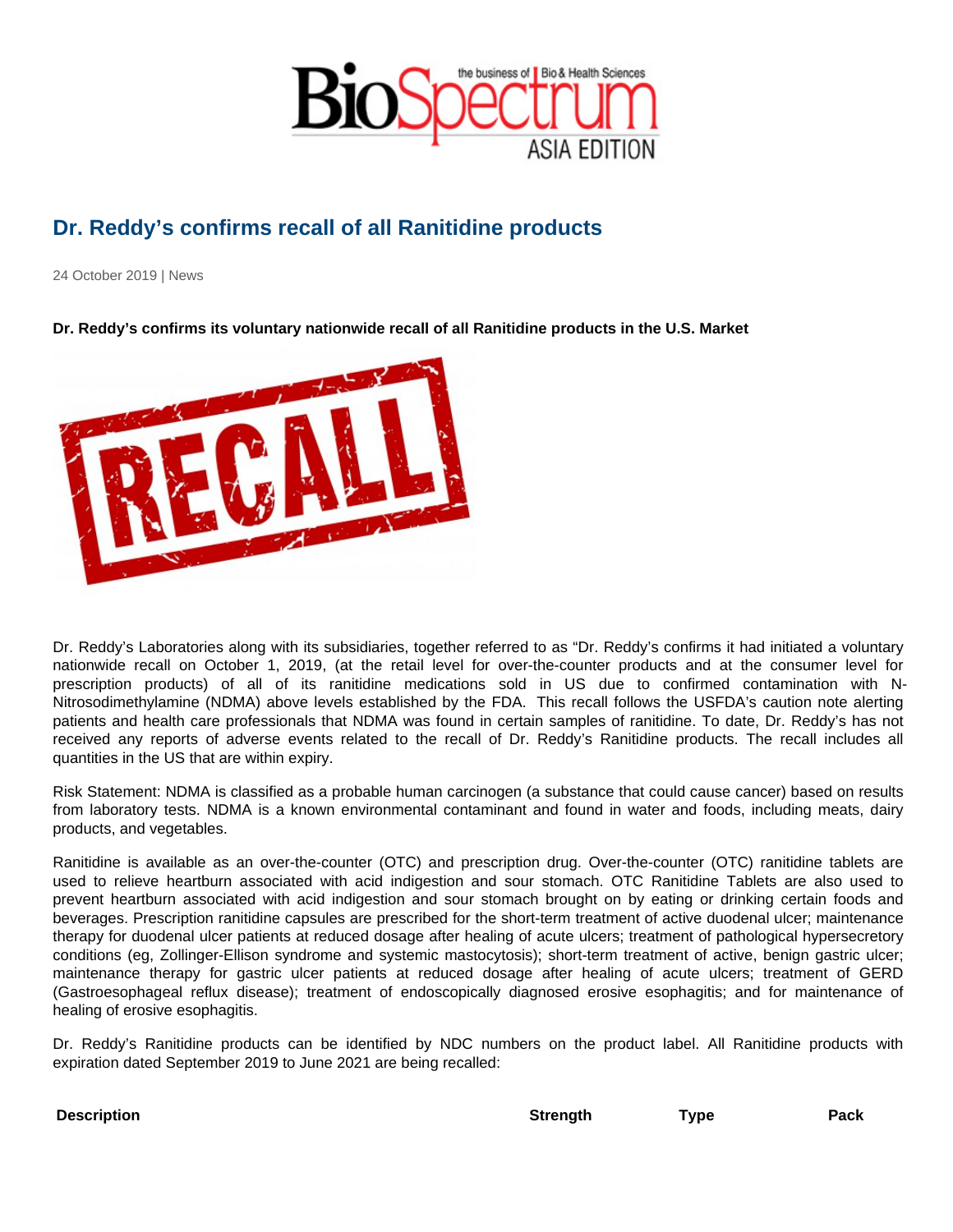| Ranitidine Capsules 150mg, 60                              | 150 mg | Rx         | 60 ct bottle       |
|------------------------------------------------------------|--------|------------|--------------------|
| Ranitidine Capsules 150mg, 500                             | 150 mg | <b>Rx</b>  | 500 ct bottle      |
| Ranitidine Capsules 300mg, 30                              | 300 mg | Rx         | 30 ct bottle       |
| Ranitidine Capsules 300mg, 100                             | 300 mg | Rx         | 100 ct bottle      |
| Ranitidine Tablets, USP 150mg, 190(2x95) Tray (Sam's Club) | 150 mg | <b>OTC</b> | 190 ct (2x95) tray |
| Ranitidine Tablets, USP 150mg, 95 (Walgreens)              | 150 mg | <b>OTC</b> | 95 ct bottle       |
| Ranitidine Tablets, USP 150 mg 220 CT Btl (Walmart)        | 150 mg | <b>OTC</b> | 220 ct bottle      |
| Ranitidine Tablets, USP 150mg 50ct Btl (Kroger)            | 150 mg | <b>OTC</b> | 50 ct bottle       |
| Ranitidine Tablets, USP 150mg 24ct Btl (Kroger)            | 150 mg | <b>OTC</b> | 24 ct bottle       |
| Ranitidine Tablets, USP 150mg 65 Ct Btl (Walgreens)        | 150 mg | <b>OTC</b> | 65 ct bottle       |
| Ranitidine Tablets, USP 150 TAB 65ct BTL CP32 (Walmart)    | 150 mg | <b>OTC</b> | 65 ct bottle       |
| Ranitidine Tablets, USP 150 Tab 200Ct Btl (Walgreens)      | 150 mg | <b>OTC</b> | 200 ct bottle      |
| Ranitidine Tablets, USP 150mg Tabs Btl, 24 (Walgreens)     | 150 mg | <b>OTC</b> | 24 ct bottle       |
| Ranitidine Tablets, USP 75 TAB 30ct Bottle NG (CVS)        | 75 mg  | <b>OTC</b> | 30 ct bottle       |
| Ranitidine Tablets, USP 75mg Tab 30Ct Btl (Walgreens)      | 75 mg  | <b>OTC</b> | 30 ct bottle       |
| Ranitidine Tablets, USP 75mg Tab 80Ct Btl (Walgreens)      | 75 mg  | <b>OTC</b> | 80 ct bottle       |
| Ranitidine Tablets, USP 75 TAB 80ct Bottle NG (CVS)        | 75 mg  | <b>OTC</b> | 80 ct bottle       |
| Ranitidine Tablets, USP 75 TAB 160ct Bottle NG (CVS)       | 75 mg  | <b>OTC</b> | 160 ct bottle      |
| Ranitidine Tablets, USP 75mg 30ct Btl (Kroger)             | 75 mg  | <b>OTC</b> | 30 ct bottle       |